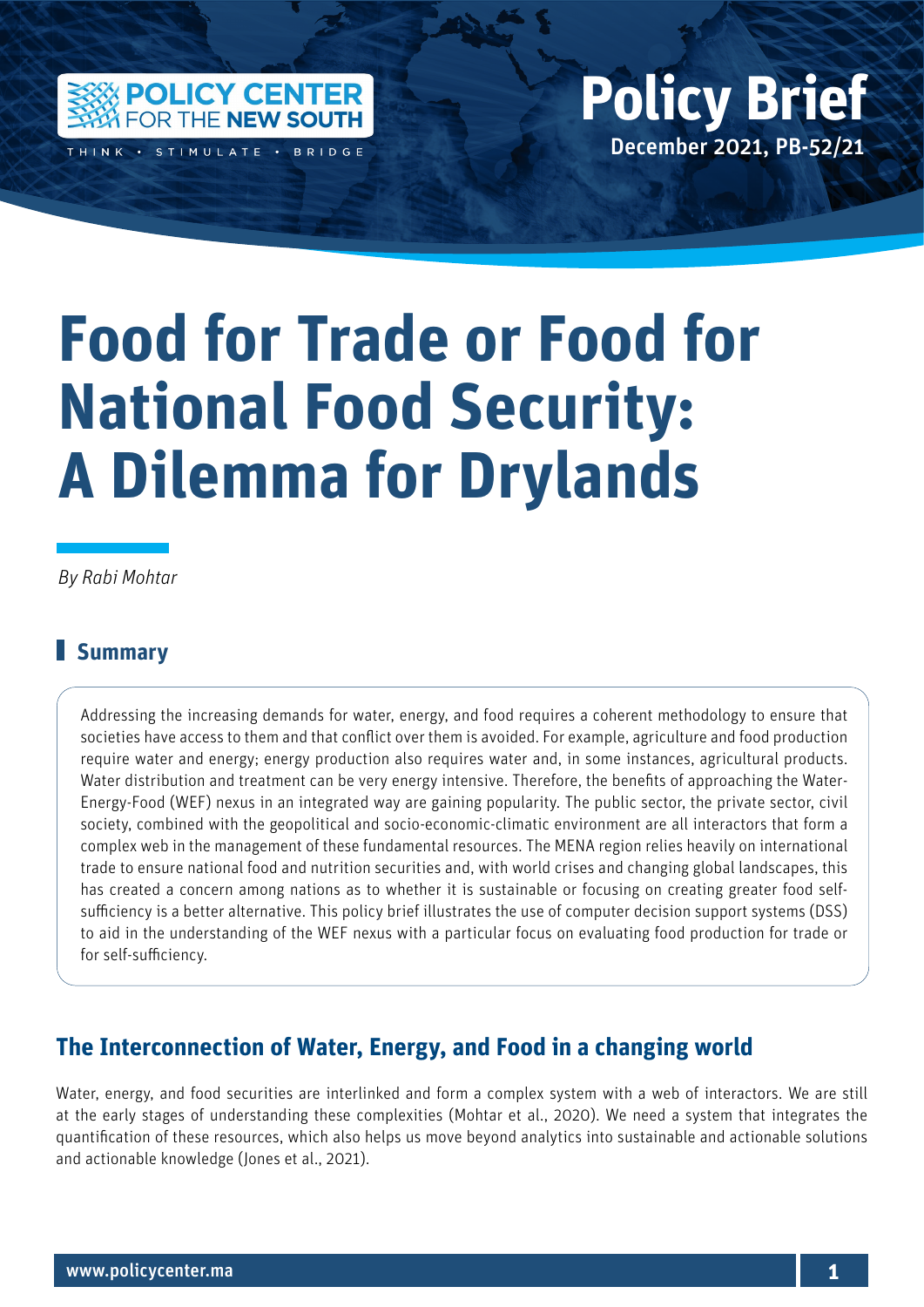In the agriculture system community, the interdependency of water and food production is an obvious example. Over 70% of the freshwater in the world goes into food production (World Economic Forum, 2011), which makes communities extremely vulnerable as less water is available for other sectors. Additionally, food systems become unstable with water competition for industrial, energy production, and other uses (Beekwa et al., 2021).

Ideally, we need to reduce these interdependencies, which will allow for more resilient communities, as it will promote ecosystem and human health well-being. As a simple example, a less interdependent food system will allow for sustainable food production during water scarcity, be it by using more efficient irrigation techniques or by using recycled/treated water. That's what a system approach is intended for, and it is essential for achieving the Sustainable Development Goals (SDGs) as highlighted by the United Nations (UN, 2021). The choice of technologies to create resiliency in the nexus should therefore consider not only the cost and feasibility but should be assessed as a function of 6 different aspects (Mohtar, 2016):

- primary resource requirements and needs of water, energy, and food;
- economic and financial requirements;
- environmental and ecological impacts;
- human capacity requirements and needs to develop, operate and maintain the technology of choice;
- technical feasibility and requirements and robustness of the technology of choice to local conditions;
- social and cultural outlook of the technology of choice

 Computer-based decision support systems like the WEF Tool 2.0 (Daher and Mohtar, 2015) is a clear example of how these tools can greatly aid in the process of decision making, taking into consideration a systems approach.

Multi-sectoral and inclusive discussions are imperative when considering interdependencies and tradeoffs of resources. To meet the growing and competing demand for resources, fundamental reforms in the water and agricultural sectors must increase integrated decision-making processes at national and regional levels. Such reform must include multistakeholders and achieve synergies to adequately address trade-offs among agriculture, water, energy, and land (while also safeguarding ecosystems and creating resilience to changing politics and climate).

This policy brief shed light on the Water-Food Nexus and present policy implications towards creating a healthy balance between food production for domestic consumption and food for trade. Such trade will contribute to the local GDP growth and provide communities with needed income in foreign currency.

## **Food production: Trade or self-sufficiency?**

The agricultural sector provides food security for local communities and livelihoods with social, cultural, and environmental impacts. The regional and political realms are part of the agricultural sector planning and implications. According to the World Bank, close to 30% of global employment goes to agriculture (World Bank, 2021).

 The Middle East relies heavily on food imports making the region most vulnerable to regional and global crises. For example, Morocco is projected to import more food than before, as production has decreased by 50% (primarily due to drought and climate variability) (Karaspan, 2020). Conflict and economic crises in countries like Lebanon, Syria, and Yemen have pushed people into poverty as it limits access to food and nutrition and drive food prices up.

In the Middle East, can food trade facilitate food security or is it a risk to the domestic food basket? On the one hand, trade can diversify nutritional access diversity (especially in countries with limited land and water resources) and liberalize trade to bring growth to the national economy. On the other hand, 's's there's a big push to encourage local self-sufficiency to secure food production for the entire population and facilitate social gains (such as employment, local diets, etc.). ' 'There's also the argument that uneven trade liberalization across different countries is a risk. The hybrid viewpoint does not call for an end to all food trade, it argues that national- local food systems should be prioritized over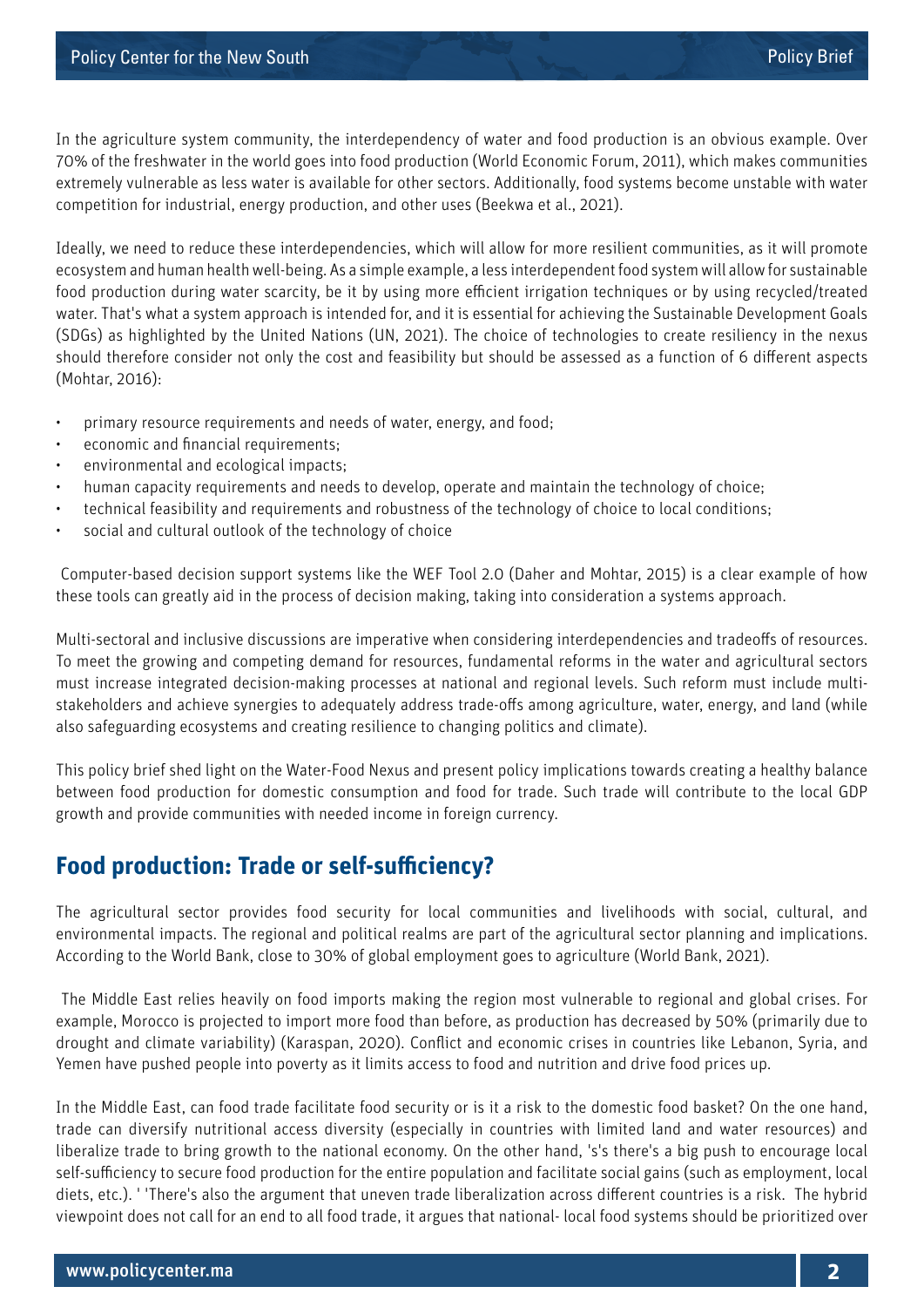food trade within the mainstream industrial food system (Clapp, J., 2015). This policy brief presents tools that will guide this hybrid approach.

One study estimates that some 16 percent of the ' ' world's population relies on international trade to meet their food needs and projects that the number of people who rely on imported food could rise to 51 percent of the ' 'world's population in 2050. By 2050, up to 1.3 Billion people in low-income economies, mainly in Africa, risk food insecurity, unless there is an increase in productivity, cropland is expanded, and import food from other countries (Fader et al., 2013). This might result from trade policies and be affected by limited resources, climate change, and cost-effectiveness.



Figure 1. Percentage of the population dependent on external water and land resources in 2000 considering the 'importers' current water and land productivities, present land-use patterns, and international trade flows averaged for 1998–2002 after COMTRADE (Fader et al. 2013).

Hence, is greater food self-sufficiency feasible for countries in the MENA and other drylands? Dealing with fast-changing externalities and crises requires more indicators and data to make informed decisions and answer questions such as:

- 1. Can the country sustainably produce its Mediterranean food basket from economic, environmental & social wellbeing perspectives?
- 2. How to introduce nutrition & food quality to the WEF security framework, considering that nutrition and diet are central to human health?
- 3. What are the trade-offs between water productivity, energy, and water efficiency, and nutritional value of food?
- 4. What are the trade-offs and how to balance food production for local food demand and food for trade and the national economy?
- 5. What are land use and crop allocation policies needed to meet the national needs for local food security and fresh income to producers?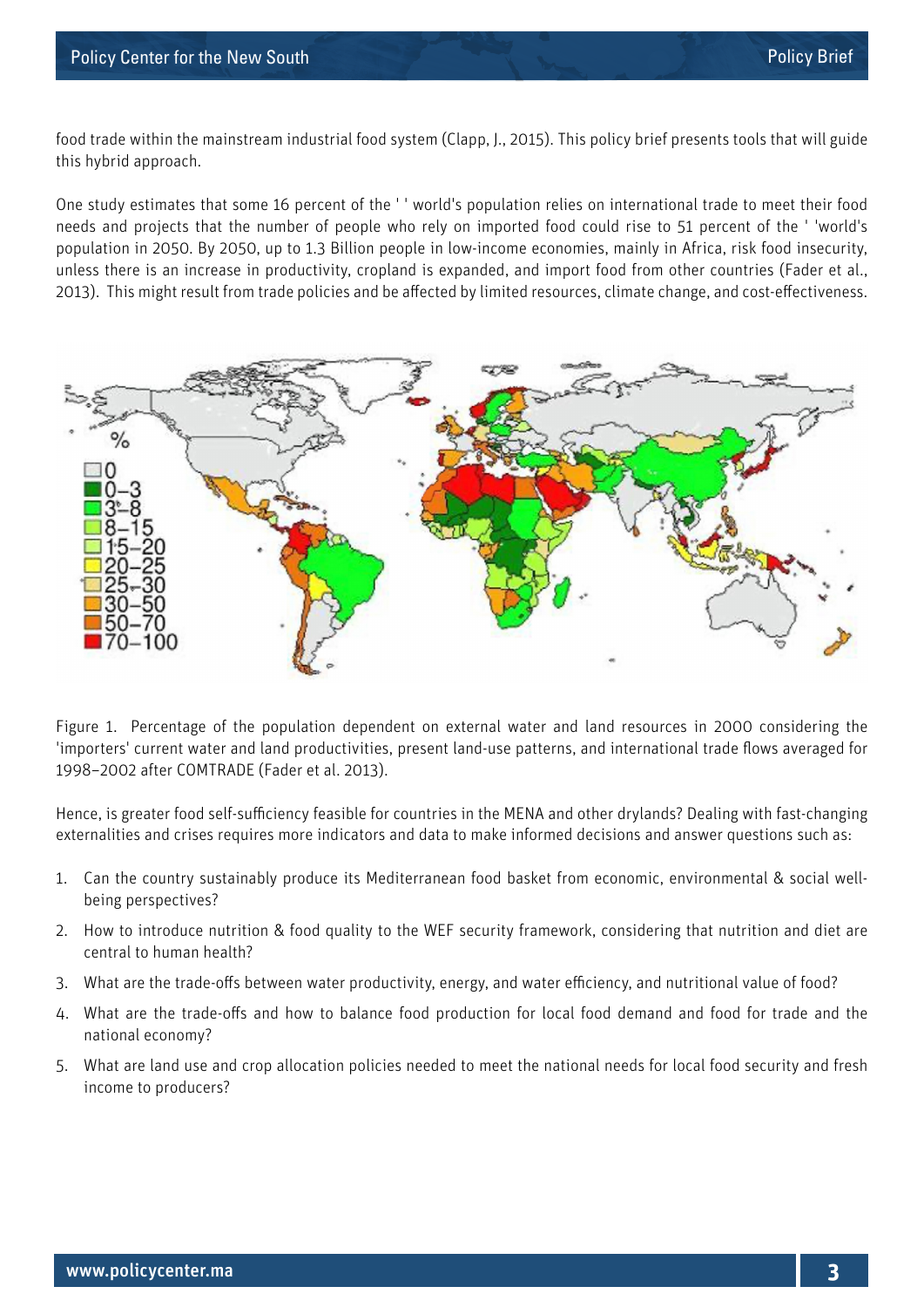## **Help in Sustainable Decision Making**

 Modeling tools are being developed that allow more informed decision-making for different stakeholders. These tools provide indicators showing the impacts of different scenarios into several sectors necessary for coherent policy analysis. A recent study by the WEF nexus group in partnership with the FAO examined Lebanon, which is enduring one of the most severe economic crises in modern history. The ongoing Covid and currency devaluation has left around 80% of the population below the poverty line. Additionally, population increase, including refugees, have put pressure on local water, land, food, and energy resources (World Bank Group, 2021) (as of 2015, there were around 1,100,000 Syrian refugees) (UNHCR, 2015).

The currency crisis in Lebanon has rendered access to US dollars very hard. It has caused an uncontrolled increase in food prices for imported goods, requiring more local food security and reducing reliance on imports. In 2019, domestic agrifood production satisfied only 20% of ' 'Lebanon's demand (FAO and ESCWA, 2021). The big challenge is reducing the water gap and energy cost demand: approximately 61% of water resources go to agriculture (as 50-80% of agriculture is irrigated). Similarly, energy production has its challenges: 96% of the energy produced uses fossil fuel (which is 100% imported), and only 3% hydropower and 0.35% solar.

In this study, the group looked at how much more resources would it take to increase the production of 3 crops (with high nutritional value in the Mediterranean diet), such as beans, lentils, chickpeas, and peas, from less than 20% to 100% of self-sufficiency. The study showed that to become 100% self-sufficient in producing these crops, an increase of water demand of 12%, energy production of 12.6%, and land use of 16.1% were required. This would result in a reduction of costs (-1.2%), increased nutrition access (by around 6%), and an evident decrease in reliance on imports (Clapp, 2015). suppose this exact scenario is studied considering the currency fluctuation and reducing the production of crops that are being exported (primarily fruits). In that case, this will reduce water demand by 1.1% and energy demand by 0.6%. Still, this will require an increase in land use of around 9% and a cost increase of more than 100% (due to currency volatility).

In other words, investing in the local production of broad beans, lentils, chickpeas, and peas, results in cost savings, increased nutritional value in the locally produced basket, and reduced reliance on foreign markets. This comes at additional water, energy, land, and carbon footprints which need to be accounted for. Given the uncertainty of future currency conversion rates, it becomes more critical to identify a strategic food basket that could be produced locally to reduce reliance on foreign markets.

Computer-based decision support systems (DSS), used to evaluate the scenarios above, are essential in making sciencebased decisions in the sustainable management of resources. ''DSS must consider wider spatial boundaries that can be customized to different countries and 'regions' specific conditions and complexities. These tools provide graphic and interactive information to address particular problems and the impact of possible solutions in multiple sectors tools provide graphic and interactive information to address problems and the impact of possible solutions in multiple sectors. In the MENA region to facilitate negotiations at the local and regional levels this is important Mohtar, 2020).

Building on the experiences of the Lebanon case study, it is evident that the use of such modeling tools in analyzing different scenarios would enhance a roadmap towards food and nutrition security through exploring beyond zero-sum game solutions. , the following are three-tier approaches:

- 1. reallocate within the existing primary resources of water, land, and energy.
- 2. expand the existing primary resources (water, land, energy)
- 3. create an environment that provides the necessary incentives for allowing the reallocation and expansion of the resources pie.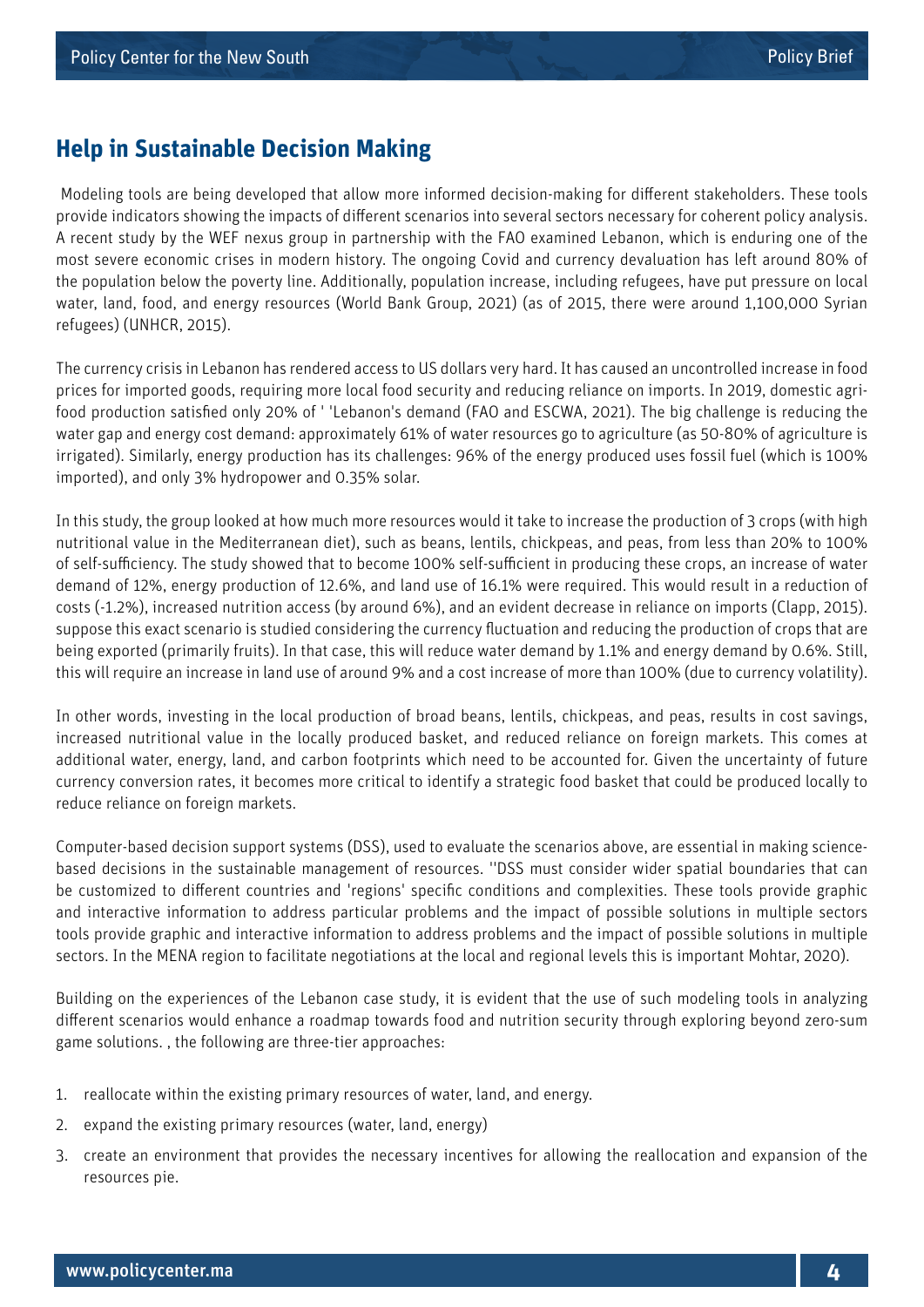The types of interventions needed to implement this three-tier approach must include one or more of the following tools:

- 1) Improved technologies that enhance the use of primary resources;
- 2) better policies/incentives to protect and promote innovations and investment, and
- 3) public awareness and change in behavior towards conservation and consumption patterns.

## **Moving forward**

The development of this framework into a scalable tool that use customized WEF analytics to address questions at the country and regional levels can help answer questions within the food and agricultural system related to food selfsufficiency vs economic development.

These analytics could play a role in engaging multi-stakeholders and catalyzing cross-sectoral dialogue around trade-offs and future pathways and development strategies.

It can inform policymaking and national planning as nations work to implement the UN SDGs.

The case study could be adapted and replicated in other countries in the region and other drylands.

Account for resource spatial-temporal distribution, soil suitability maps, and variability and its roles in making these tradeoff decisions.

Understand the preferences and perspectives of the broader group of cross-sectoral stakeholders to evaluate possible interventions and policy changes better.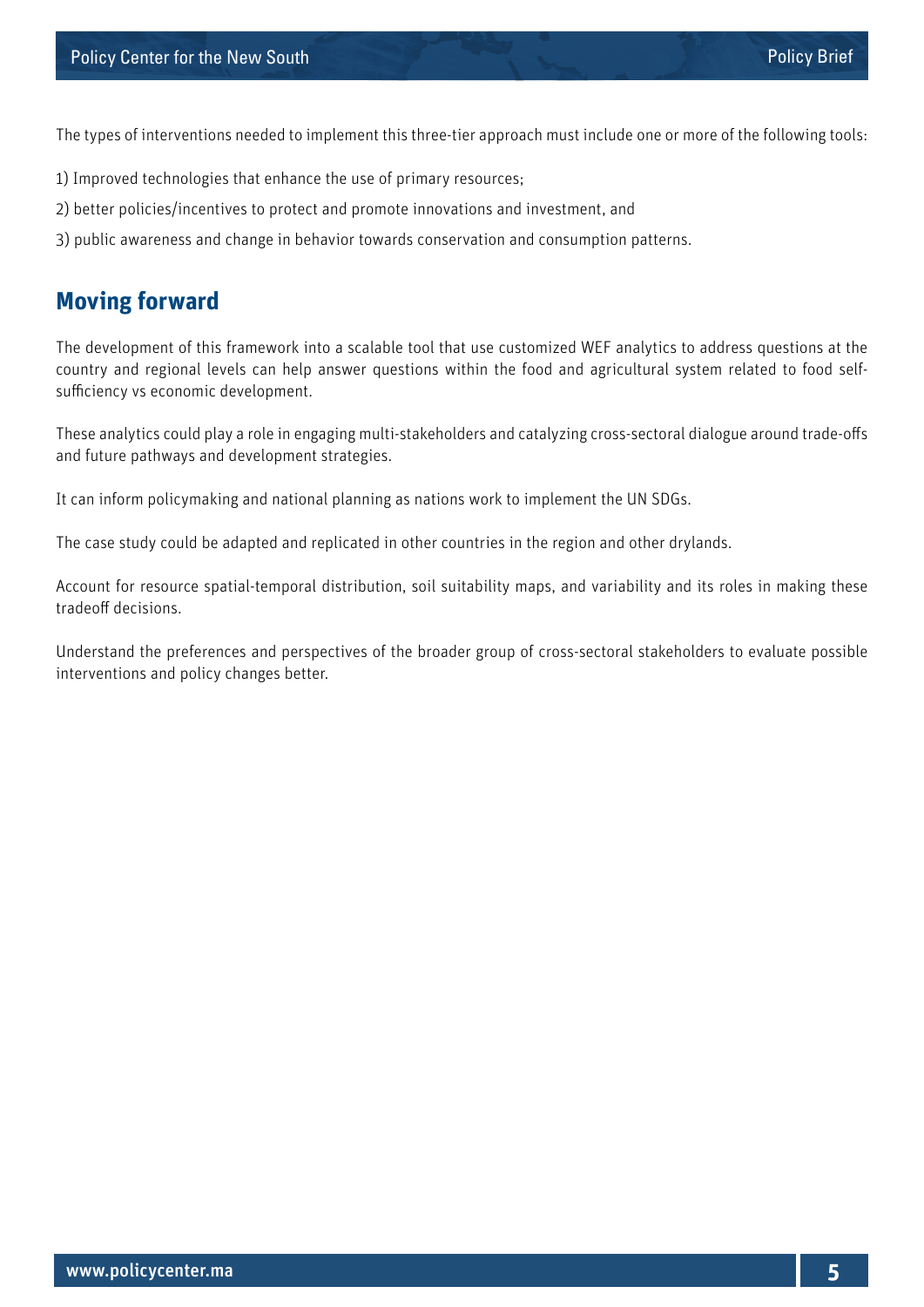### **References**

- Beekma J, Bird J, Mersha AN, et al. Enabling policy environment for water, food, and energy security. Irrig. And Drain. 2021;1–18. <https://doi.org/10.1002/ird.2560>
- Clapp, J., 2015. Food security and international trade. The State of Agricultural Commodity Markets 2015-16 Background paper. FAO
- Daher and Mohtar, 2015. Water–energy–food (WEF) Nexus Tool 2.0: guiding integrative resource planning and decision-making, Water International, 40:5-6, 748-771, DOI: 10.1080/02508060.2015.1074148
- FAO (Food and Agriculture Organization of the United Nations) and ESCWA (United Nations Economic and Social Commission for Western Asia) (2021). Arab Food Security: Vulnerabilities and Pathways. Beirut.
- Fader et al. 2013. Spatial decoupling of agricultural production and consumption: quantifying dependences of countries on food imports due to domestic land and water constraints. Environ. Res. Lett. 8 014046
- James Jones, Brahm Verma, Bruno Basso, P.E., Rabi Mohtar, and Marty Matlock, P.E. (2021) Transforming Food and Agriculture to Circular Systems: A Perspective for 2050. IN: Resource Magazine Special Issue on Transforming Food and Agriculture to Circular Systems. March/April 2021. V28:2 (Brahm Verma and James Jones, Guest Editors). Resource28-02MarApr2021
- Karaspan, 2020. Middle East food security amid the COVID-19 pandemic. Brookings. Published Online at [https://www.](https://www.brookings.edu/blog/future-development/2020/07/14/middle-east-food-security-amid-the-covid-19-pandemic/) [brookings.edu/blog/future-development/2020/07/14/middle-east-food-security-amid-the-covid-19-pandemic/](https://www.brookings.edu/blog/future-development/2020/07/14/middle-east-food-security-amid-the-covid-19-pandemic/)
- Mohtar,R. 2016. Developing the Capacity of ESCWA Member Countries to Address the Water and Energy Nexus for Achieving the SDGs: Regional Policy Tool Kit. Presentation given as part of the UN-ESCWA Region Workshop on the Water-Energy-Food Nexus. October, 2016. chrome-extension://efaidnbmnnnibpcajpcglclefindmkaj/viewer. html?pdfurl=https%3A%2F%2[Fwww.unescwa.org%](http://Fwww.unescwa.org)2Fsites%2Fdefault%2Ffiles%2Fevent%2Fmaterials%2Fnexus\_ policy\_workshop\_agenda.pdf&clen=59823&chunk=true
- Mohtar R, Lawford RG, Engel-Cox JA. (2020) Editorial: Achieving Water-Energy-Food Nexus Sustainability: A Science and Data Need or a Need for Integrated Public Policy? Frontiers in Environmental Science. 8:132. ISSN=2296-665X
- United Nations, 2021. The Sustainable Development Goals Report 2021. Published online at [https://unstats.un.org/](https://unstats.un.org/sdgs/report/2021/The-Sustainable-Development-Goals-Report-2021.pdf) [sdgs/report/2021/The-Sustainable-Development-Goals-Report-2021.pdf](https://unstats.un.org/sdgs/report/2021/The-Sustainable-Development-Goals-Report-2021.pdf)
- UNHCR, 2015. Global Trends: Forced displacement in 2015. Published online at [https://www.unhcr.org/576408cd7.](https://www.unhcr.org/576408cd7.pdf) [pdf](https://www.unhcr.org/576408cd7.pdf)
- World Bank, 2021. Employment in Agriculture. Published online at ([https://data.worldbank.org/indicator/SL.AGR.](https://data.worldbank.org/indicator/SL.AGR.EMPL.ZS?end=2019&start=2014) [EMPL.ZS?end=2019&start=2014](https://data.worldbank.org/indicator/SL.AGR.EMPL.ZS?end=2019&start=2014)).
- World Bank Group, 2021, Forced Displacement: Refugees, Internally Displaced and Host Communities. Published online at<https://www.worldbank.org/en/topic/forced-displacement#1>
- World Economic Forum (2011). Water security: the water-food-energy-climate nexus. World Economic Forum, Water Initiative. Dominic Waughray (Ed.) Island Press. Washington, Covelo, London. 271 pages